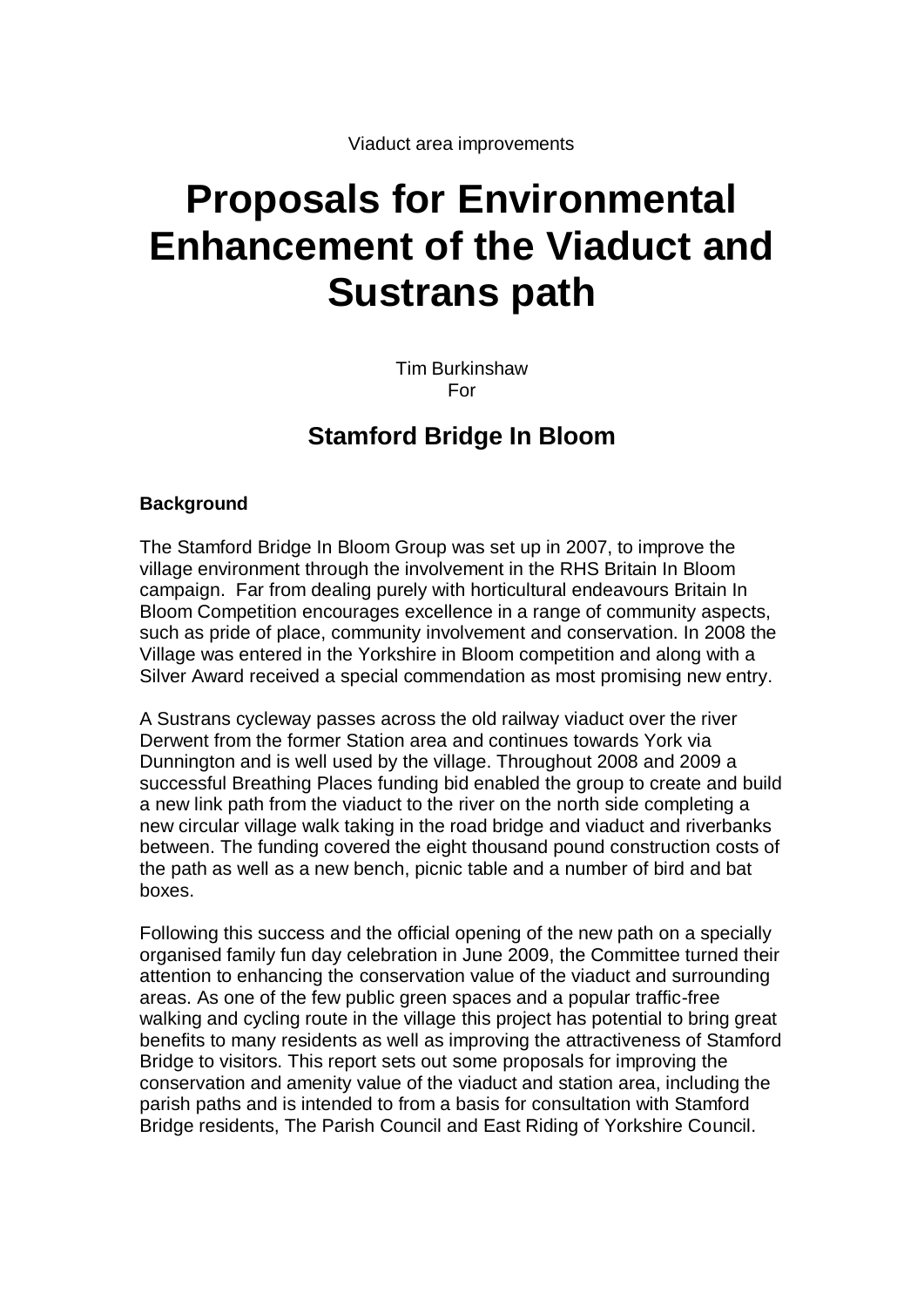#### **Summary of Objectives**

The following objectives, considered in these proposals were formed following informal discussions with members of the SBIB committee.

- 1. Enhance the aesthetic appeal of the sustrans path and Old Station area.
- 2. Maintain access along cycleways and parish paths.
- 3. Enhance biodiversity, including food, cover and nesting habitats for birds and small mammals, wildflowers, invertebrates etc.
- 4. Create a wildlife corridor across the viaduct, linking both sides of the river eg for small mammals, invertebrates.
- 5. Encourage native wildflowers, shrubs and trees by natural regeneration or planting where appropriate.
- 6. Control or limit spread of non-native or invasive species
- 7. Discourage access on unauthorised routes.

#### **Some known issues**

- The ballast strip across the viaduct and alongside the Sustrans path from the old railway line results in very thin stony soils and consequently is very challenging to establish any new plantings in.
- High level of foot traffic along footpath and large grass areas at Station end used for ball games etc.
- Regular dog-walking route. A regular complaint to Parish Council is of some irresponsible dog owners who do not dispose of dog mess properly, eg bagged in plastic bag but left adjacent to path.
- ERYC manage grass areas by cutting. Any changes to cutting regimes will be subject to agreement.
- Any management of the area is subject to close scrutiny by local residents, sometimes with conflicting opinions.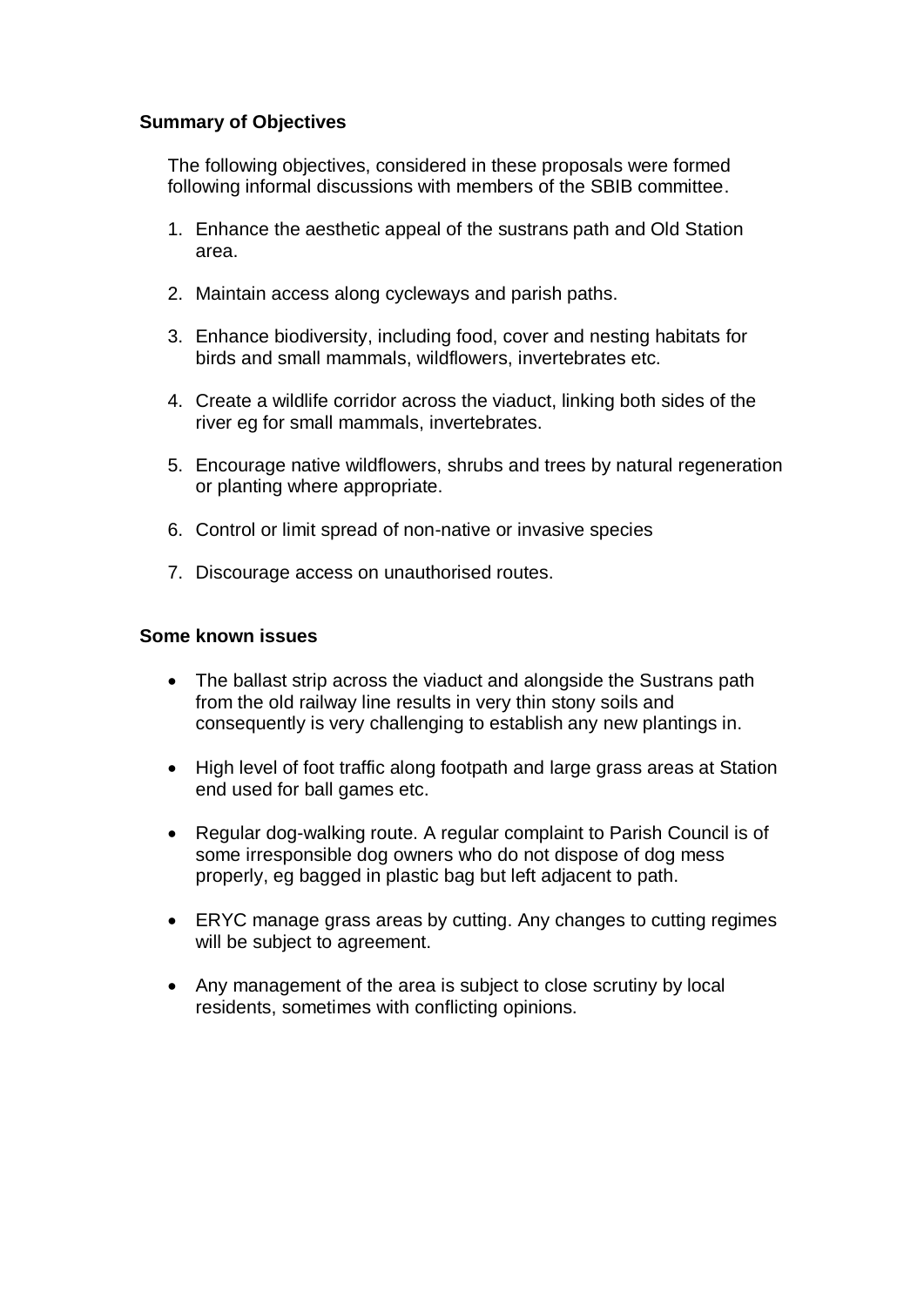# **Objectives in more detail with General Recommendations**

#### **1. Enhance the aesthetic appeal of the sustrans path and old station area.**

- Existing horticultural planting in Station Club area to be retained and enhanced.
- Consider new planting beds of low maintenance perennial shrubs or plants in vicinity of Station Club, Play area and sports hall.

#### **2. Maintain access along cycleways and parish paths.**

- Grass cutting, verge cutting and weed control, to maintain an open feel to paths and maintain wheelchair access on designated routes such as new link route Parish Path no.10.
- High traffic areas eg Sustrans path require a wider buffer to allow cyclists, pedestrians, dogs etc to pass comfortably.
- Control scrub as and when it begins encroaching on the central viaduct stretch to retain open views from the bridge.
- Improvements to footpath surfacing, drainage, levels where achievable. In particular the link path from the Old Station area down to the south bank of the river needs some attention ie revetment, drainage by spring seeps, possibly re-routing narrow gap between mature poplars.

#### **3. Enhance biodiversity, including food, cover and nesting habitats for birds and small mammals, wildflowers, invertebrates etc.**

- Put up remaining bird and bat boxes in suitable locations. Consider habitat piles and hibernacula for amphibians.
- Encourage natural regeneration of wildflower verges and maintain or restore hedgerows to provide good nesting cover, and winter berries for birds.
- Consider where hedges will benefit from laying or coppicing to rejuvenate them and develop dense growth at base. Gap up hedgerows where appropriate and soil depth allows.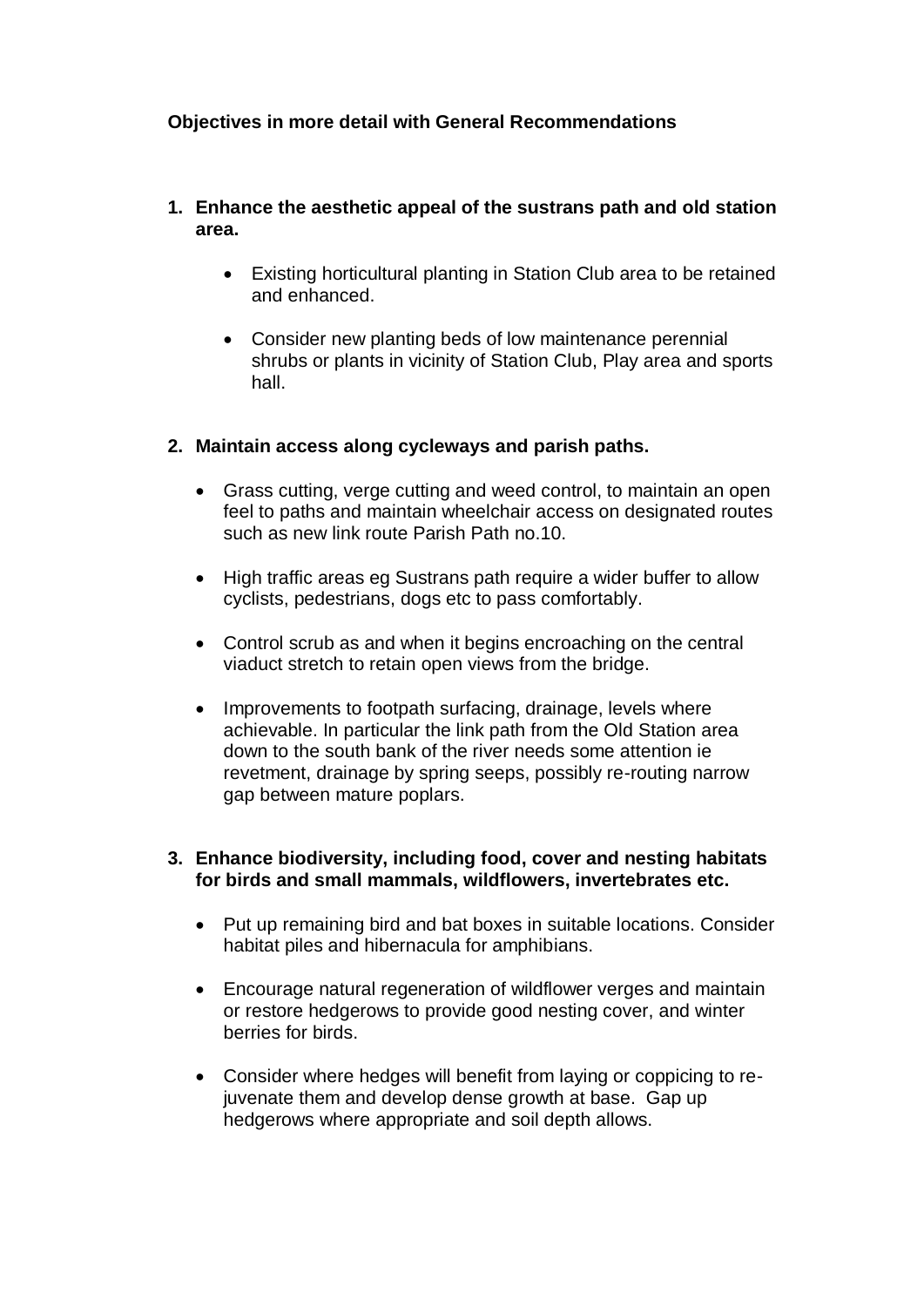## **4. Create a wildlife corridor across the viaduct, linking both sides of the river eg for small mammals, invertebrates.**

 A tussocky, herb rich meadow habitat along the viaduct section will form a wildlife bridge between the two sides of the river particularly for invertebrates such as ground beetles and for small mammals such as field voles, bank voles, and shrews.

# **5. Encourage native wildflowers, shrubs and trees.**

- The tree-lined parts of the Sustrans path and Old Station area fall within the Stamford Bridge Conservation Area. As such ERYC has an obligation to ensure that 'the area's long term character and appearance is not damaged' All works to trees in the Conservation Area more than 7.5cm diameter at 1.5m above ground, or 10cm if thinning, need to be notified, in writing, to ERYC at least six weeks before carrying out work.
- Retain existing cover of trees and woodland for the landscape value to the area. Give consideration where possible, to retaining vistas from the viaduct, especially up and down the river and towards the old bridge. Also consider views from bench seats.
- Manage wooded areas by selective thinning in line with good arboricultural practice. Where it does not pose a threat to the public, or constitute an eyesore standing dead wood and fallen dead wood should be retained for its wildlife value, thus the wooded areas adjacent to the Station car park and play area may deserve more tidy management from a safety viewpoint but further away a more natural woodland feel can be encouraged.

# **6. Control or limit spread of non-native or invasive species**

- In particular the invasive weed Himalayan Balsam should be eradicated from the river banks eg where it has established on the northern side, close to the kissing gate by the new picnic area.
- Other considerations are injurious weeds eg thistles, docks as well as nettles and brambles where they cause a nuisance to path users. Brambles and nettles are both useful wildlife habitats in their own right and should be retained where they do not conflict with other objectives eg 2. and 5.

# **7. Discourage access on unauthorised routes.**

 A number of places suffer erosion and trampling from unofficial short cuts and play by children, particularly on slopes. These areas should be kept to a minimum, whist recognizing that blocking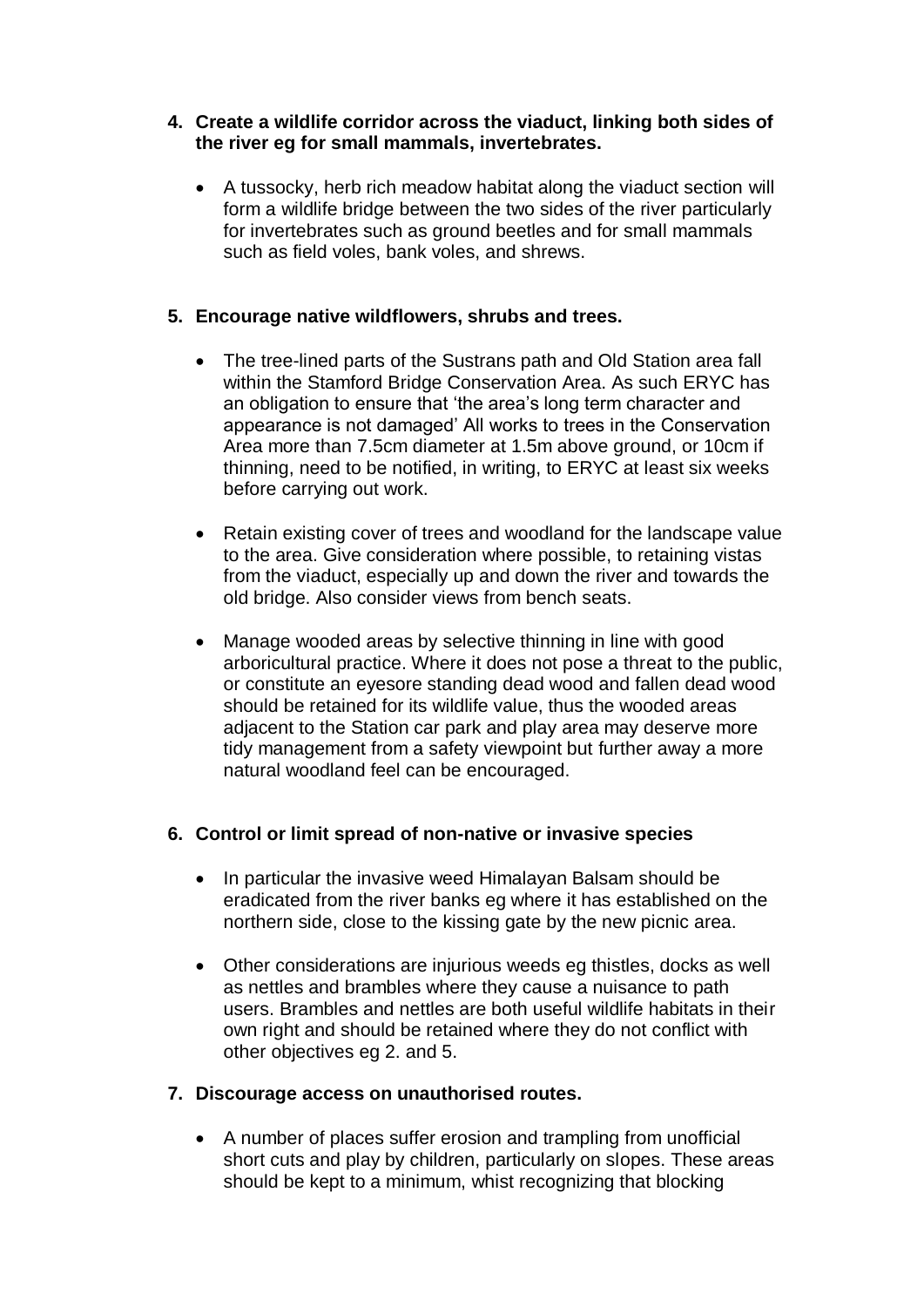access completely may only result in further damage as alternative routes are found and that there are limited natural play areas for children in the village. Where such erosion is unsightly, simple, unobtrusive measures may be the best approach, such as natural barriers and hiding lines of sight. Such measures have been employed already in the form of small log piles on wooded slopes and planting of gorse to grow up into thickets.

# **Specific suggestions for consideration**

- Consider managing grassier ends of viaduct section as hay meadow with annual late summer cut and removal of cuttings to encourage natural increase in native local wildflowers. Survey existing flora against which to monitor changes.
	- Grasses and wildflowers will provide food for species of butterflies, moths, hoverflies etc.
	- Long grasses will provide a habitat and safe corridor for ground beetles, spiders, voles, mice and shrews.
	- Annual cutting and raking (opportunity for community volunteer work parties) will help prevent rank grass species dominating the sward and encourage wildflowers which thrive in poor shallow soils.
- Dry stony mid section of viaduct may be suitable for wild thyme or other early successional herbs, but difficult to establish.
- Along far end of path beyond Viaduct and other suitable locations where soil depth allows, consider planting native berry-bearing shrubs.
- Manage 'hedgerows' at far end to encourage diversity of native woody species. Plant new whips to fill gaps if soil allows (eg blackthorn, field maple, wych elm, hazel, crab apple)
- Consider thinning elder on east facing bank of new No 10. link path, to allow in light to ground flora. A clump of orchids was uncovered in the past year. Conditions could be improved to encourage these and related grassland flowers of poor soils on the lower slopes.
	- Control of nettles/ annual weeds may be necessary until seed bank of perennial hedgerow flora returns eg primrose, arum, celandine etc.
	- Use woody material as habitat piles for woodland invertebrates in suitable locations.
- Consider location for a bird feeding station. ( Ease of access for filling up; close to shrub and tree cover, easily viewed yet not too much disturbance)